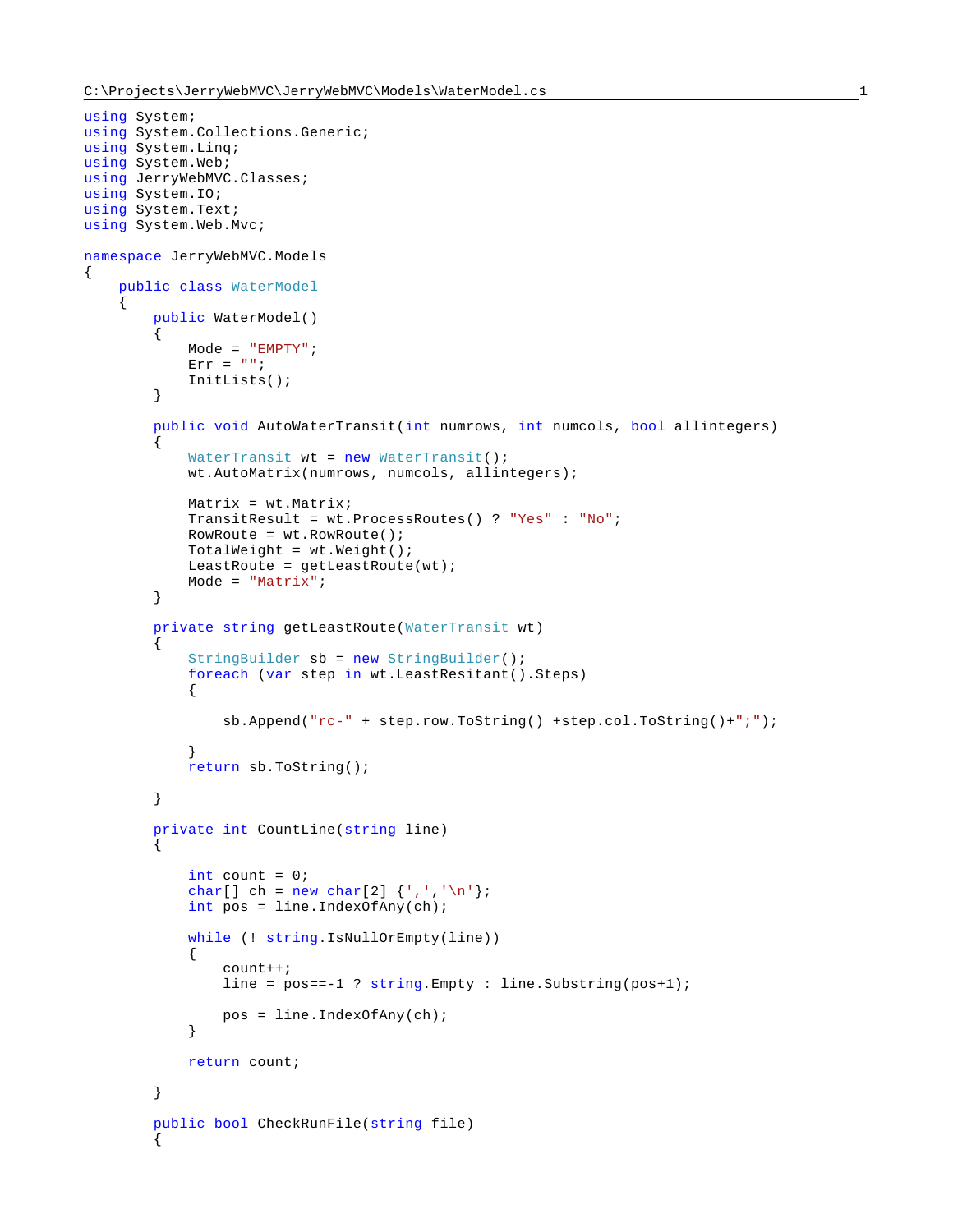```
FileStream stream = new FileStream(file, FileMode.Open);
           StreamReader reader = new StreamReader(stream);
           try
\{ string line= reader.ReadLine();
               int maxCol = CountLine(line);
               int maxRow = 1;
               while (!reader.EndOfStream)
{
                  maxRow++;
                   line = reader.ReadLine();
                  if (CountLine(line) != maxCol)
\{ throw new Exception("File has vary column numbers");
 }
 }
               if ((maxCol >100) || (maxRow >10 ))
{
                   throw new Exception("File exceeds maximum columns or rows");
 }
              reader.Close();
              RunFile(file,maxRow,maxCol);
               return true;
            catch (Exception E)
\{ Mode = "Error";
               Err = E.Message;
               reader.Close();
               return false;
 }
        }
        public void RunFile(string file, int rownum, int colnum)
\{WaterTransit wt = new WaterTransfer();
           wt.LoadMatrix(file,rownum,colnum);
           Matrix = wt.Matrix;
           TransitResult = wt.ProcessRoutes() ? "Yes" : "No";
          RowRowE = wt.RowRoute();
          TotalWeight = wt.Weight();
           LeastRoute = getLeastRoute(wt);
           Mode = "Matrix";
        }
        public void InitLists()
\{ RowList = new List<SelectListItem>();
          for (int i = 1; i < 11; i++)
\{RowList.Add(new SelectListItem() { Text = i.ToString(), Value = i.ToString\ell( )  \} ) ; }
          ColList = new List<SelectListItem>();
          for (int i = 1; i < 101; i++)\{ ColList.Add(new SelectListItem() { Text = i.ToString(), Value = i.
                                                                                  K
   ToString() });
```